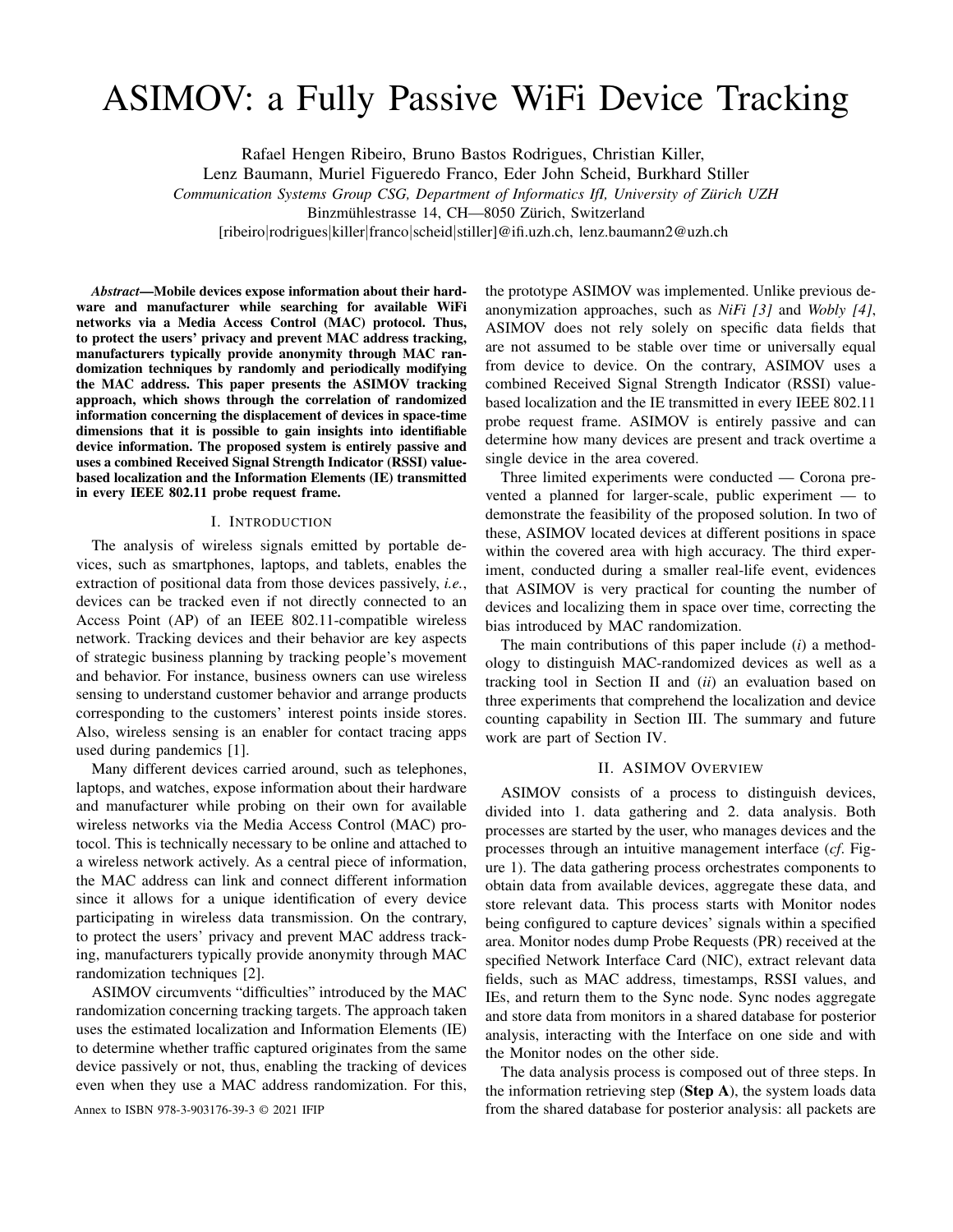

Fig. 1: ASIMOV Architecture and Process to Distinguish MAC-randomized Devices

reassembled, such that for each PR, the RSSI values measured at different monitor nodes are stored. The positioning step (Step B) uses RSSI information to localize devices using multilateration, as described further in Subsection II-A. In the discrimination algorithm (*cf*. Figure 1 Step C) ASIMOV determines, whether the original device is applying MAC address randomization. The algorithm relies on snapshots of measurements over time, combining knowledge from the current snapshot and the aggregation of past snapshots, to classify devices as "not seen before", "randomizing" if they are randomizing their MAC addresses, or "non-randomizing," if devices do not apply MAC randomization at all.

During the first step, the discrimination algorithm checks whether the database contains a combination of MAC address and IEs for that device. If it is true, it is assumed that the device does not apply MAC address randomization. When the database contains equal IEs, but the MAC address is different, ASIMOV uses the position estimated as additional tracking information. ASIMOV then compares this position with previous locations containing these IEs to determine if the device is the same. If these locations are within a predefined distance defined via a threshold, devices are assumed to be the same.

# *A. Localization*

The localization solution is based on the log distance pathloss model for trilateration [5]. All RSSI values received at different APs can be used to localize devices.

The basic equation of the log distance path-loss model sets the finding that a logarithmic function can approximate the decay of a signal over distance. With  $RSS(d)$  being the received signal strength at distance  $d$ ,  $d_0$  a reference distance, n the path-loss coefficient, and  $\mathcal{X}_{\sigma}$  a zero-mean Gaussian random variable, it can be defined as follows:

$$
RSS(d) = RSS(d_0) - 10n \log \left(\frac{d}{d_0}\right) + \mathcal{X}_{\sigma} \tag{1}
$$

In practice, the reference distance  $d_0$  is often set to 1 m and noise is ignored for the calculation, simplifying the model even further. With  $RSS_C$  being the received signal strength at 1 m it can be expressed as follows:

$$
RSS(d) = RSS_C - 10n \log(d)
$$
 (2)

 $RSS_C$  depends on each device and has to be calibrated. The path-loss coefficient  $n$  is a factor depending on the environment. For free-space, it is often chosen at  $n = 2$ .

By applying the equation 1 to the RSSI values measured at the different receivers yields in an approximation of the distance, the sender has to each AP. The sender's position can be estimated by combining these distance estimates with multilateralism. Multilateration combines the multiple distances between a device with an unknown location and multiple spatially separated APs with a known site to estimate the unknown device's location, as expressed in equation 3.

$$
(x_i - x_u)^2 + (y_i - y_u)^2 = r_i^2
$$
 for r in 1...3 (3)

Mathematically, this corresponds to solving the following non-linear system, with  $(x_i, y_i, z_i)$  being the position of the *i*th point,  $(x, y, z)$  the position of the object, and  $d_i$  the distance of the object to the  $i$ -th point. This can be simplified for planar problems, leading to the following system in two variables:

$$
(x - x1)2 + (y - y1)2 = d12
$$
  
\n
$$
(x - x2)2 + (y - y2)2 = d22
$$
  
\n
$$
(x - x3)2 + (y - y3)2 = d32
$$
 (4)

However, multiple measurements exist for the same position, and more than the minimum of three APs are receiving a signal from the same sender. ASIMOV profits from the excess of data by incorporating as much information as possible into the multilateration process.

#### III. EVALUATION

Three experiments had been conducted to test the localization-based approach of MAC address deanonymization. Two experiments were focused on localization; the third one was run during a real-life event.

## *A. Localization Experiments*

In **Experiment 1** (conducted in the open field space), only WiFi signals were measured. Four Monitor nodes were placed at the corners of an 8 by 5 m grid, with 48 measurement points. The sender was a Raspberry Pi 3 with Alfa-AWUS036NHA Wifi-Adapter and monitored four Spitz GL-Routers. Experiment 2 (conducted in an urban environment on a concrete balcony) combines the location estimates of RSSI measurements from both WiFi probe requests and Bluetoothbased measurements [6]. Four nodes were placed at corners of a 5 by 5 m grid, with 32 measurement points, including an additional Bluetooth device in place.

For experiment 1, the overall error in meters was 87 m without filtering and 58 meters applying Kalman Filter based smoothing. It results in a per step error of 1.7 m or 1.1 m with the Kalman Filter. Including the maximal possible distance of 10.8 m, this results in an error of 0.15 without filtering and 0.1 using Kalman Filter. The deviation of the unfiltered location estimates ranges from 0.03 to 5 m. A sample of Experiment 1 on position (0, 1) is shown in Figure 2. The true position is shown with the empty big blue circle. The different